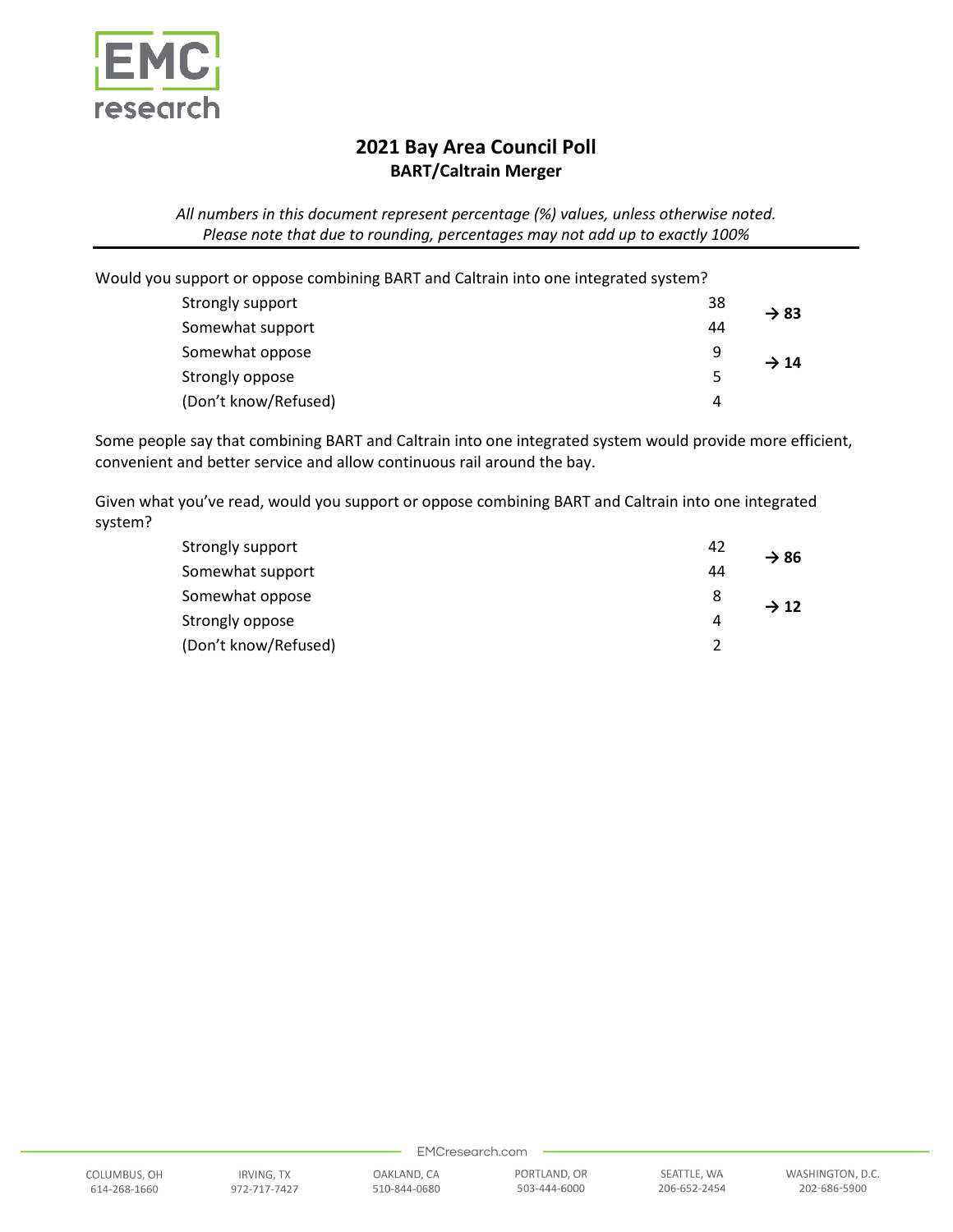|          |                                                               | 2014           | 2015           | 2016         | 2017                     | 2018           | 2019             | 2020           | <u>2021</u>  |
|----------|---------------------------------------------------------------|----------------|----------------|--------------|--------------------------|----------------|------------------|----------------|--------------|
| Are you? |                                                               |                |                |              |                          |                |                  |                |              |
|          | Male                                                          | 47             | 47             | 50           | 49                       | 48             | 47               | 47             | 46           |
|          | Female                                                        | 53             | 53             | 50           | 49                       | 48             | 48               | 49             | 47           |
|          | 'Non-binary                                                   |                |                |              |                          | $\mathbf{1}$   | $\mathbf{1}$     | 1              | 1            |
|          | Prefer not to respond                                         |                |                |              | 3                        | 4              | 4                | 3              | 6            |
|          | What is the last grade you completed in school?               |                |                |              |                          |                |                  |                |              |
|          | Some grade school                                             | 0              | $\mathbf{1}$   | $\mathbf{1}$ | $\overline{\phantom{a}}$ | 0              | 0                | 0              | 0            |
|          | Some high school                                              | $\pmb{0}$      | $\mathbf{1}$   | $\mathbf{1}$ | 1                        | $\mathbf{1}$   | 0                | $\mathbf{1}$   | $\mathbf{1}$ |
|          | Graduated high school                                         | 6              | 8              | 6            | 5                        | 6              | 5                | 4              | 8            |
|          | Technical/Vocational                                          | 4              | 3              | 4            | 4                        | 3              | 3                | 4              | 3            |
|          | Some College/Less than 4-<br>year degree                      | 30             | 28             | 27           | 21                       | 23             | 25               | 23             | 22           |
|          | Graduated college/<br>Bachelor's degree/BA                    | 34             | 36             | 36           | 38                       | 35             | 35               | 35             | 33           |
|          | Graduate/Professional/<br>Master's degree/PhD                 | 25             | 23             | 24           | 29                       | 30             | 30               | 30             | 29           |
|          | Prefer not to respond                                         | $\pmb{0}$      | $\mathbf 1$    | $\mathbf{1}$ | $\overline{2}$           | $\overline{2}$ | $\overline{2}$   | 3              | 3            |
|          | Do you have children under the age of 18 living in your home? |                |                |              |                          |                |                  |                |              |
|          | Yes                                                           | 21             | 27             | 23           | 29                       | 26             | 27               | 30             | 28           |
|          | No                                                            | 78             | 71             | 76           | 69                       | 71             | 70               | 68             | 68           |
|          | Prefer not to respond                                         | $\overline{2}$ | $\mathbf 1$    | $\mathbf{1}$ | $\overline{2}$           | 3              | 3                | $\overline{2}$ | 3            |
|          | How would you describe the area where you live?               |                |                |              |                          |                |                  |                |              |
|          | Urban                                                         | 38             | 34             | 35           | 37                       | 36             | 35               | 36             | 34           |
|          | Suburban                                                      | 57             | 59             | 59           | 55                       | 54             | 59               | 55             | 57           |
|          | Rural                                                         | 4              | $\overline{4}$ | 5            | 6                        | 6              | 3                | 5              | 4            |
|          | Prefer not to respond                                         | $\overline{2}$ | $\overline{2}$ | $\mathbf{1}$ | $\overline{2}$           | 3              | 3                | 4              | 5            |
|          | Do you consider yourself to be a                              |                |                |              |                          |                |                  |                |              |
|          | <b>Strong Democrat</b>                                        |                |                |              |                          | 29             |                  |                |              |
|          | Not very strong Democrat                                      |                |                |              |                          | 17             | $\rightarrow$ 56 |                |              |
|          | Independent, closer to Democratic party                       |                |                |              |                          | 10             |                  |                |              |
|          | Independent                                                   |                |                |              |                          | 9              |                  |                |              |
|          | Independent, closer to Republican party                       |                |                |              |                          | 6              |                  |                |              |
|          | Not very strong Republican                                    |                |                |              |                          |                | $\rightarrow$ 16 |                |              |
|          | <b>Strong Republican</b>                                      |                |                |              |                          | 6              |                  |                |              |
|          | Something else                                                |                |                |              |                          | 6              |                  |                |              |
|          | Prefer not to respond                                         |                |                |              |                          | 13             |                  |                |              |

<span id="page-1-0"></span><sup>i</sup> Previous versions of this survey did not include "Non-binary" as an option

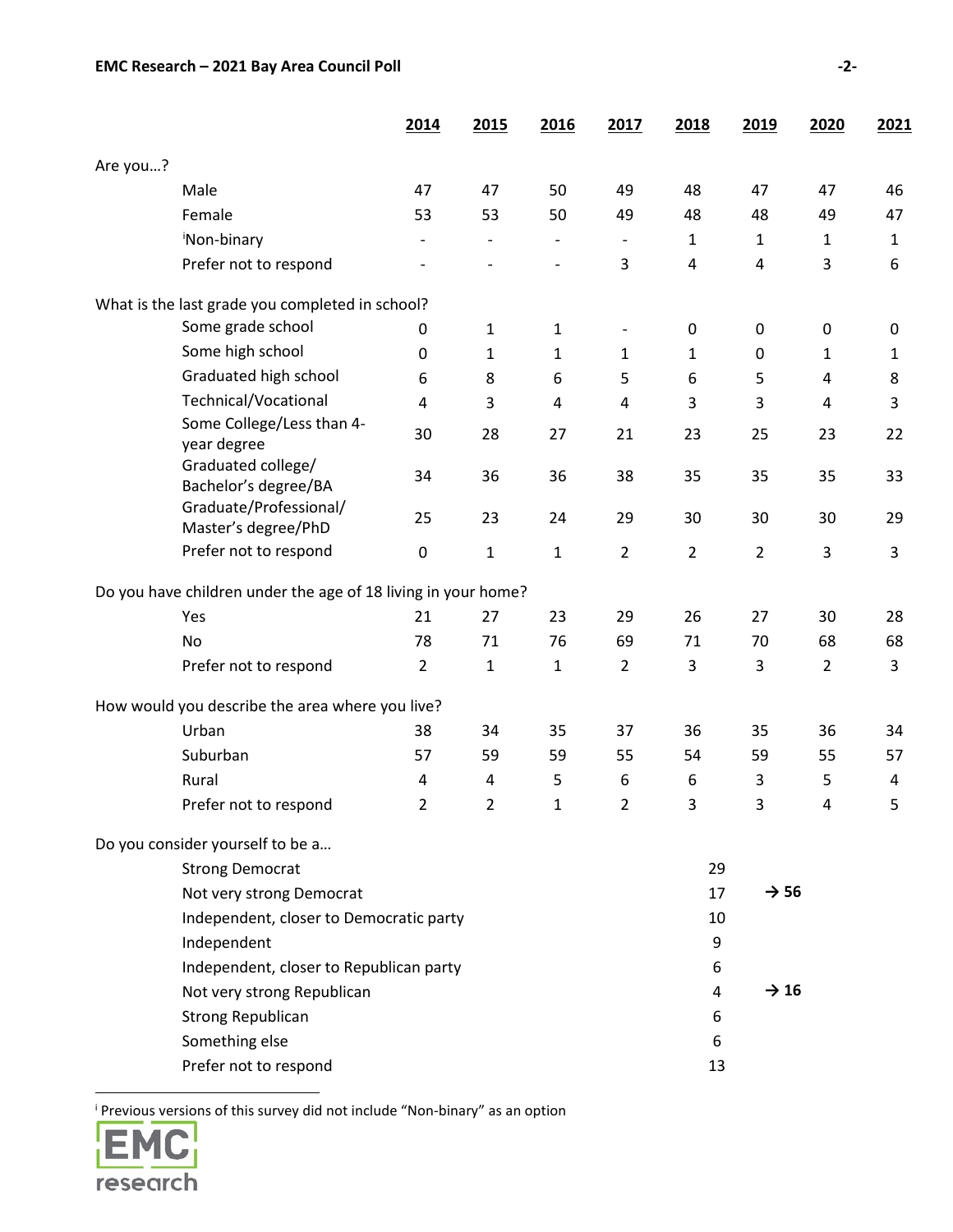|                                                           | 2014           | 2015           | 2016         | 2017           | 2018           | 2019           | 2020           | 2021                    |
|-----------------------------------------------------------|----------------|----------------|--------------|----------------|----------------|----------------|----------------|-------------------------|
| About how long have you lived in the Bay Area?            |                |                |              |                |                |                |                |                         |
| Less than 2 years                                         | 3              | $\overline{4}$ | 4            | 6              | 3              | 5              | 3              | 4                       |
| 2-5 years                                                 | $\overline{7}$ | 8              | 9            | 11             | 10             | 11             | 11             | 10                      |
| 6-10 years                                                | 8              | 9              | 8            | 9              | 10             | 9              | 9              | 9                       |
| $11-20$ years                                             | 14             | 18             | 14           | 18             | 17             | 17             | 20             | 15                      |
| More than 20 years                                        | 66             | 60             | 64           | 54             | 58             | 58             | 57             | 60                      |
| Prefer not to respond                                     | $\mathbf{1}$   | $\mathbf{1}$   | $\mathbf{1}$ | 1              | $\overline{2}$ | $\mathbf{1}$   | 1              | $\overline{2}$          |
| In what year were you born? (YEARS CODED INTO CATEGORIES) |                |                |              |                |                |                |                |                         |
| 18-29                                                     | 21             | 21             | 21           | 18             | 16             | 16             | 16             | 15                      |
| 30-39                                                     | 19             | 20             | 20           | 17             | 16             | 18             | 18             | 18                      |
| 40-49                                                     | 20             | 20             | 20           | 16             | 14             | 17             | 17             | 19                      |
| 50-64                                                     | 25             | 25             | 24           | 27             | 26             | 23             | 24             | 24                      |
| 65+/Refused                                               | 14             | 14             | 15           | 22             | 28             | 26             | 24             | 24                      |
| Do you consider yourself to be Hispanic or Latino?        |                |                |              |                |                |                |                |                         |
| Yes                                                       |                | 23             | 23           | 13             | 14             | 13             | 14             | 14                      |
| <b>No</b>                                                 |                | 76             | 76           | 85             | 80             | 81             | 79             | 77                      |
| Prefer not to respond                                     |                | $\mathbf{1}$   | $\mathbf{1}$ | $\overline{2}$ | 6              | 6              | 6              | 9                       |
| Do you consider yourself to be:                           |                |                |              |                |                |                |                |                         |
| White or Caucasian                                        | 57             | 54             | 55           | 62             | 58             | 58             | 60             | 51                      |
| <b>Black or African American</b>                          | $\overline{7}$ | $\overline{7}$ | 6            | 3              | 3              | 4              | $\overline{4}$ | $\overline{4}$          |
| Chinese                                                   | 13             | 12             | 14           | 6              | 5              | 6              | 8              | 9                       |
| Vietnamese                                                | $\mathbf{1}$   | 3              | $\mathbf{1}$ | 1              | $\mathbf{1}$   | $\mathbf{1}$   | 1              | $\mathbf{1}$            |
| Filipino or Pacific Islander                              | 3              | 3              | 3            | 3              | 4              | 4              | 3              | $\overline{\mathbf{4}}$ |
| South Indian, Asian Indian,<br>Pakistani or Afghan        | 3              | 3              | 3            | 3              | 3              | 3              | 3              | $\overline{2}$          |
| Another Asian group                                       | 4              | 3              | 4            | $\overline{2}$ | 3              | $\overline{2}$ | $\overline{2}$ | 3                       |
| Native American                                           | $\mathbf{1}$   | 1              | $\mathbf{1}$ | 2              | 1              | $\overline{2}$ | 1              | $\overline{2}$          |
| <b>Biracial or Multiracial</b>                            | 4              | 3              | 4            | 6              | 4              | 4              | 4              | 6                       |
| Other                                                     | 5              | 8              | 6            | 6              | $\overline{7}$ | 6              | 6              | 6                       |
| Prefer not to respond                                     | $\overline{2}$ | $\overline{2}$ | 3            | 7              | 10             | 10             | 9              | 14                      |